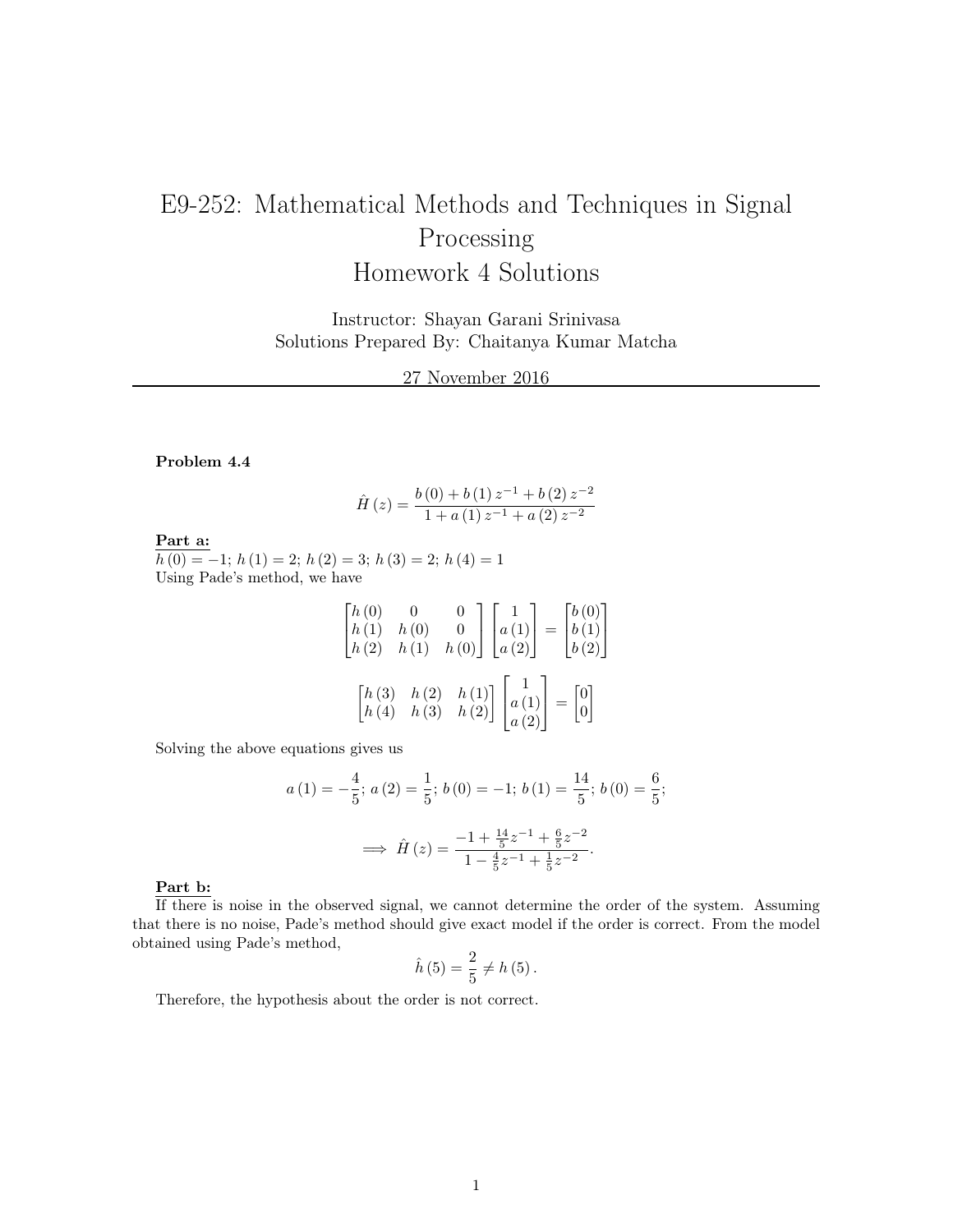#### Problem 4.11

$$
H(z) = \frac{B_q(z)}{A_p(z)} = \frac{b(0)}{1 + \sum_{k=1}^p a_p(k) z^{-2k}}
$$

For Prony's method, we define the error as

$$
E(z) = X(z) A_p(z) - B_q(z)
$$
  
\n
$$
\implies e(n) = x(n) + \sum_{k=1}^{p} a_p(k) x(n - 2k) - b_0 \delta(n).
$$

We minimize the squared error given by

$$
\mathcal{E}_{p,q} = \sum_{k=q+1}^{\infty} |e(k)|^2
$$

$$
\frac{\partial \mathcal{E}_{p,q}}{\partial a_p^*(l)} = 0, \quad l = 1, 2, \cdots, p
$$

$$
\implies \sum_{k=1}^{\infty} \left[ x(k) + \sum_{g=1}^k a_p(g) x(k-2g) \right] x^*(k-2l) = 0
$$

$$
\implies \sum_{g=1}^k a_p(q) r_x(2l, 2k) = -r_x(2l, 0), \quad l = 1, 2, \cdots, p
$$

where  $r_x(k, l) = \sum_{n=1}^{\infty} x(n-l)x^*(n-k)$ . Writing the above equations in matrix form, we have

$$
\begin{bmatrix}\nr_x(2,2) & r_x(2,4) & \cdots & r_x(2,2p) \\
r_x(4,2) & r_x(4,4) & \cdots & r_x(4,2p) \\
\vdots & \vdots & \ddots & \vdots \\
r_x(2p,2) & r_x(2p,4) & \cdots & r_x(2p,2p)\n\end{bmatrix}\n\begin{bmatrix}\na_p(1) \\
a_p(2) \\
\vdots \\
a_p(p)\n\end{bmatrix} = -\n\begin{bmatrix}\nr_x(2,0) \\
r_x(4,0) \\
\vdots \\
r_x(2p,0)\n\end{bmatrix}
$$
\n
$$
\implies R_x \underline{a}_p = -\underline{r}_x.
$$

We can solve the above equations by inverting  $R_x$  if  $R_x$  is full rank matrix. A pseudo-inverse can be used if  $R_x$  is it is not a full rank matrix.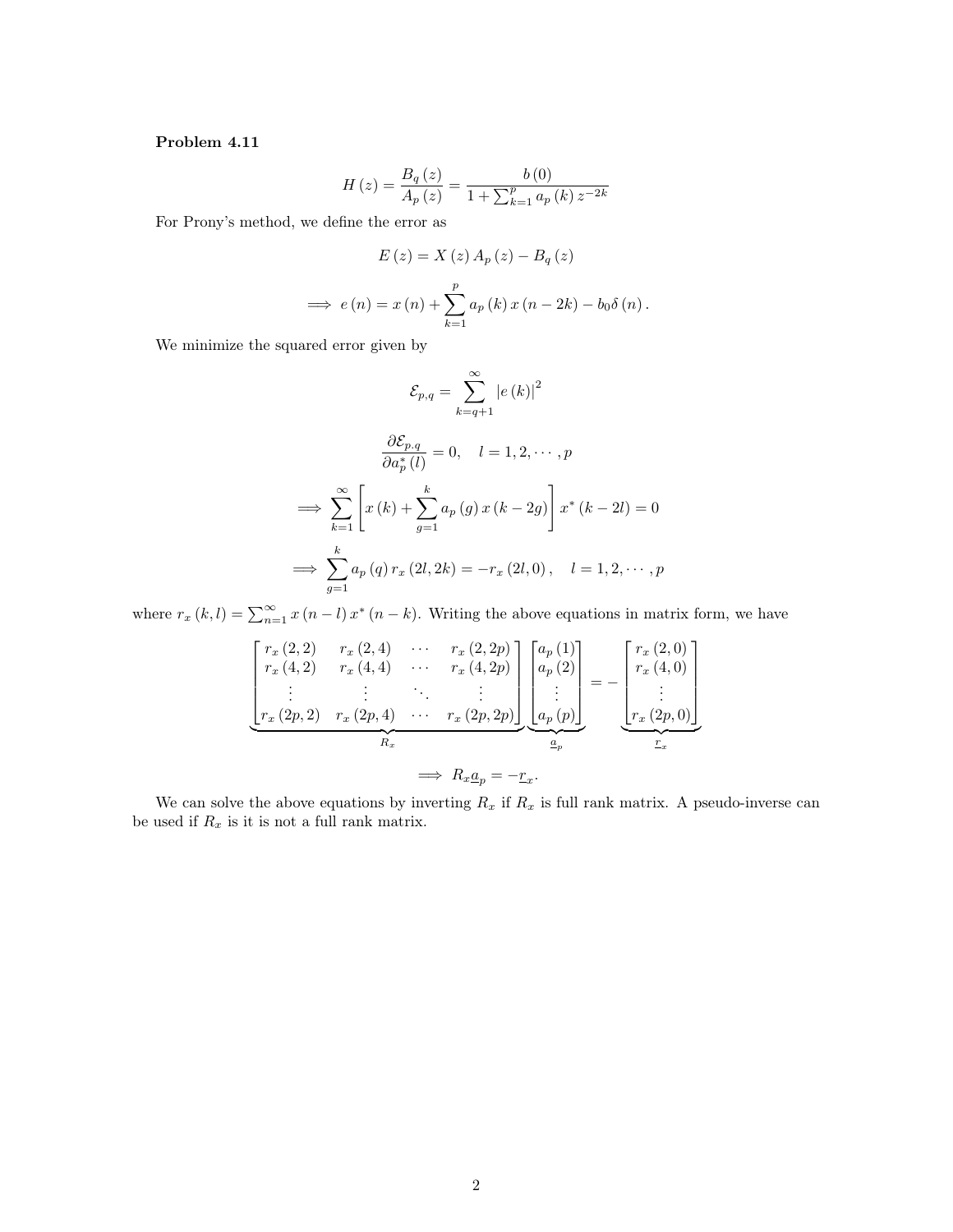## Problem 4.15

$$
H(z) = \frac{b(0)}{1 - a(1)z^{-1}}
$$
  
\n
$$
\implies h(n) = b(0) (a(1))^n u(n).
$$

The squared error is

$$
\mathcal{E} = \sum_{n=0}^{N-1} [x(n) - h(n)]^2
$$
  
= 
$$
\sum_{n=0}^{N-1} [x(n) - b(0) (a(1))^{n}]^2
$$

To minimize  $\mathcal{E},$ 

$$
\frac{\partial \mathcal{E}}{\partial b\left(0\right)}=0
$$

$$
\implies -\sum_{n=0}^{N-1} 2 (a (1))^n [x (n) - b (0) (a (1))^n] = 0
$$
  

$$
\implies b (0) \frac{(a (1))^{2N} - 1}{(a (1))^2 - 1} = \sum_{n=0}^{N-1} (a (1))^n x (n)
$$
  

$$
\implies b (0) = \frac{(a (1))^2 - 1}{(a (1))^2 - 1} \sum_{n=0}^{N-1} (a (1))^n x (n).
$$

This gives  $b(0)$  as a function of  $a(1)$ . Similarly,

$$
\frac{\partial \mathcal{E}}{\partial a(1)} = 0
$$
  
\n
$$
\implies -\sum_{n=0}^{N-1} nb(0) (a(1))^{n-1} [x(n) - b(0) (a(1))^{n}] = 0
$$
  
\n
$$
\implies b(0) \sum_{n=0}^{N-1} n (a(1))^{n-1} x(n) - b(0) a(1) \sum_{n=0}^{N-1} n ((a(1))^{2})^{n-1} = 0
$$
\n(1)

We know that

$$
\sum_{n=0}^{N-1} r^n = \frac{r^N - 1}{r - 1}
$$
  
\n
$$
\implies \sum_{n=0}^{N-1} n r^{n-1} = \frac{d}{dr} \sum_{n=0}^{N-1} r^n = \frac{Nr^{N-1}}{r - 1} - \frac{r^N - 1}{(r - 1)^2} = \frac{(N-1)r^N - Nr^{N-1} + 1}{(r - 1)^2}
$$

Therefore, we can write (1) as

$$
b(0) \sum_{n=0}^{N-1} n (a(1))^{n-1} x(n) - b(0) a(1) \frac{(N-1) (a(1))^{2N} - N (a(1))^{2N-2} + 1}{(a(1))^{2} - 1} = 0
$$
  
\n
$$
\implies b(0) \left[ \left( (a(1))^{2} - 1 \right) \left( \sum_{n=0}^{N-1} n (a(1))^{n-1} x(n) \right) + (N-1) (a(1))^{2N+1} - N (a(1))^{2N+1} + 1 \right] = 0
$$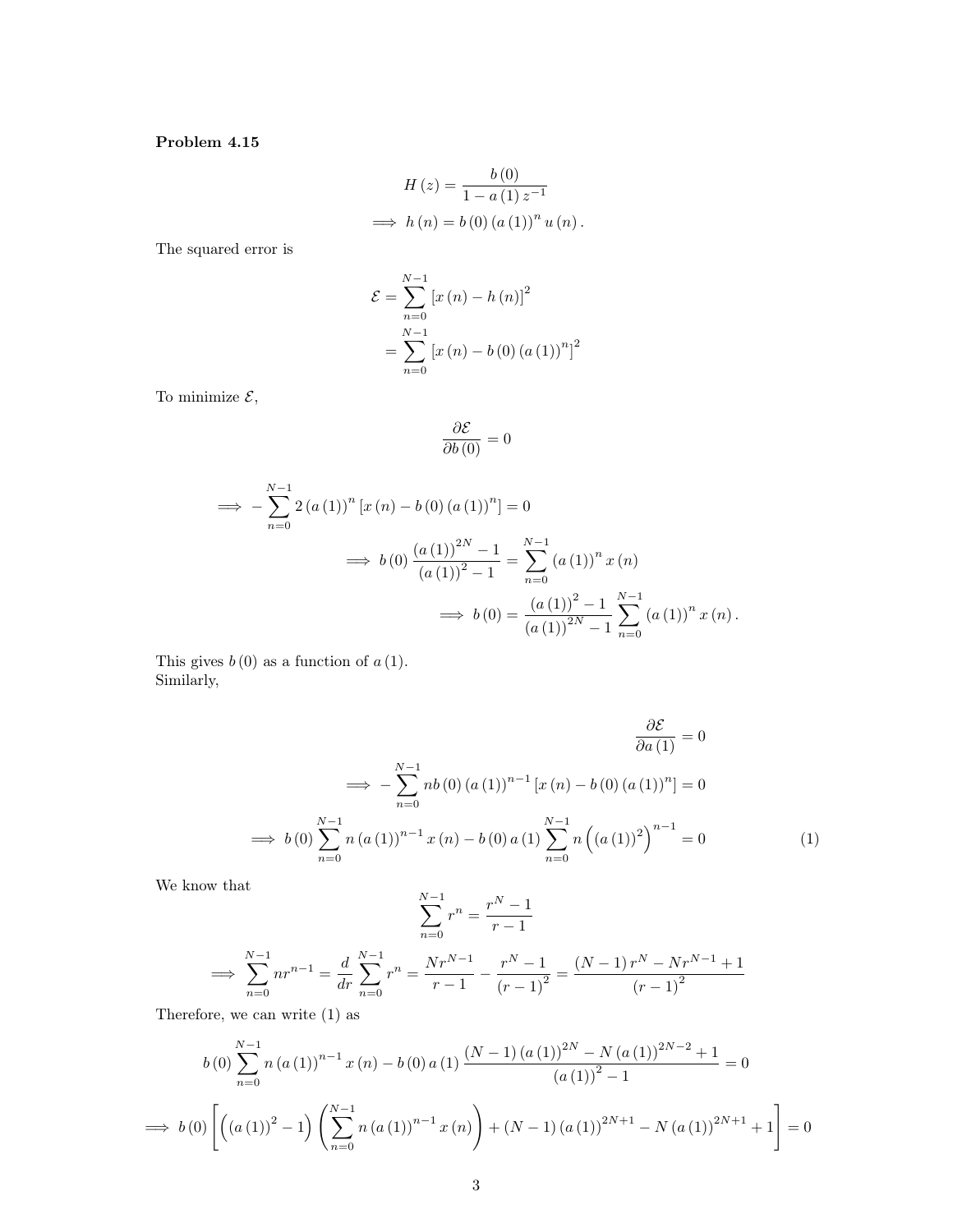Since  $b(0) = 0$  gives  $H(z) = 0$ ,  $b(0) \neq 0$ . Therefore, the above equation becomes

$$
((a (1))^{2} - 1) \left(\sum_{n=0}^{N-1} n (a (1))^{n-1} x (n)\right) + (N - 1) (a (1))^{2N+1} - N (a (1))^{2N+1} + 1 = 0.
$$

 $a(1)$  can be obtained by solving the above polynomial of order  $(2N + 1)$ . To make sure that the solution to the polynomial minimizes  $\mathcal{E}$ , we need to check if  $\frac{\partial^2 \mathcal{E}}{\partial a(1)^2} > 0$ .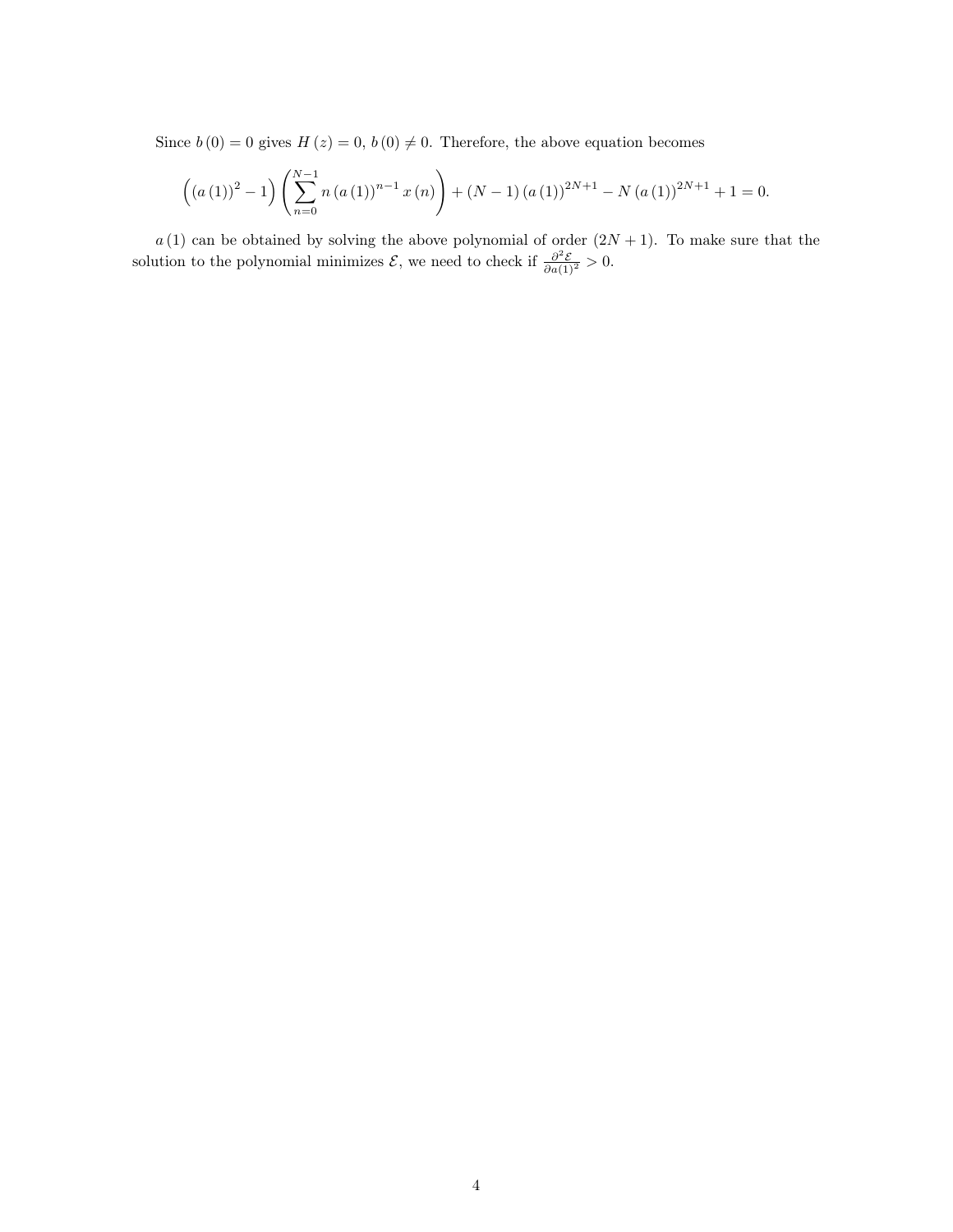Problem 2 Part 1: **Given** 

$$
f(t) = \begin{cases} \pi - t, & 0 \le t \le \pi \\ -\pi < t < 0 \end{cases}
$$

and  $f(t) = f(t + 2\pi)$ .

The Fourier series coefficients are given by

$$
a_0 = \frac{1}{2\pi} \int_{-\pi}^{\pi} f(t) dt = 0,
$$
  
\n
$$
a_k = \frac{1}{\pi} \int_{-\pi}^{\pi} f(t) \cos(kt) dt = 0,
$$
  
\n
$$
b_k = \frac{1}{\pi} \int_{-\pi}^{\pi} f(t) \sin(kt) dt = \frac{2}{k};
$$

Therefore,

$$
f(t) = \sum_{k=1}^{\infty} \frac{2}{k} \sin (kt).
$$

The Fourier series coefficients are sketched below:



 $f\left(t\right)$  approximated using upto  $N$  terms of the Fourier series is plotted below for different values of  $N$ :

−5 0 5 −2 −1 0 1 2 t  $f_{\mathbf{z}}(\mathbf{r})$  $N=10$ −5 0 5 −2 −1 0 1 2 t  $f_{\rm M}(\mathsf{T})$ N=100 −5 0 5 −2 −1 0 1 2 t  $\overline{f}$ <sub> $\overline{z}$ </sub> N=1000 −5 0 5 −2 −1 0 1 2 t  $\overline{\mathsf{F}}$ N=10000

Part 2:

$$
g_N(x) = 2\sum_{n=1}^{N} \frac{\sin(nx)}{n} - (\pi - x)
$$

Using the result derived in the class,

$$
g'_{N}(x) = 2\left[\sum_{n=1}^{N} \cos(nx) + \frac{1}{2}\right] = \begin{cases} \frac{\sin(N + \frac{1}{2})x}{\sin \frac{x}{2}}, & x \neq 0\\ 2N + 1, & x = 0 \end{cases}.
$$